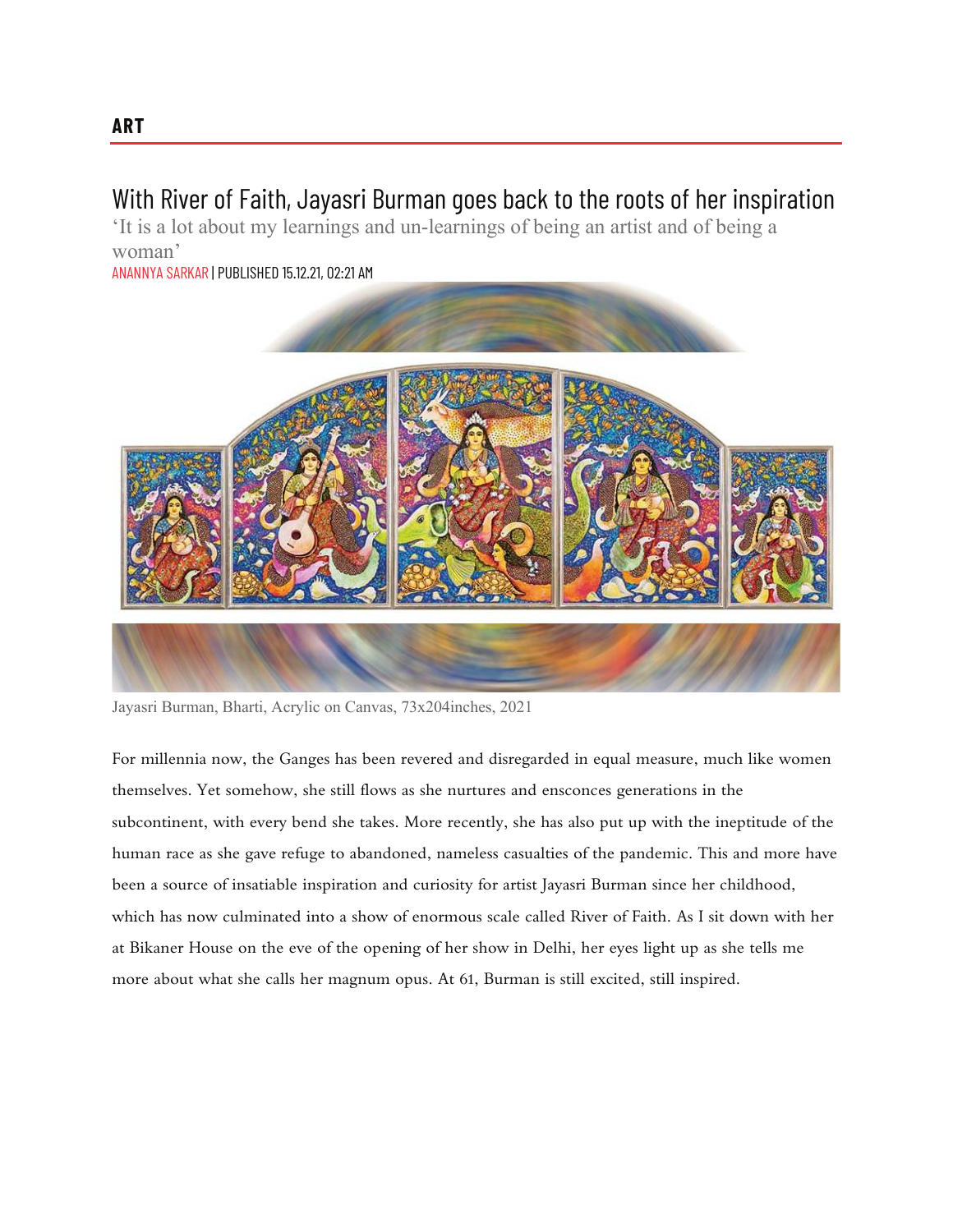

## Jayasri Burman

"My relationship with the Ganges started when I was only a kid and I used to be zapped by how there would be pyres burning at one place and water for auspicious events being taken alongside. As I grew older, I realised the

significance of the river in terms of mythology and geography," she tells me. The set up for the show — featuring over 160 of her works created through the years but all finished in the last year — was still on and Burman was visibly tired. Her signature paintings with her take on deities surrounded by flora and fauna are part of it but what takes centrestage are her never-seen-before sculptures. Burman says that making sculptures was always her first love. "Though I have never trained in making sculptures, I was adamant on finishing these. You know while studying art, I would often break rules and land up at the sculpture centre to work there. I have always been fascinated by the art of making sculptures and it is overwhelming to see this exhibition come to fruition," she explained.

But River of Faith is not just about mounting an exhibition for Burman, she tells me. "It is a lot about my learnings and un-learnings of being an artist and of being a woman," she said. References to mythology in fluid strokes of her brushes are her signature, which Burman transforms into her beliefs about women's freedom and independence. As she recounted the mythological story about Shantanu and Ganga's marriage and how she had given up seven of her children to give them deliverance (or Moksha) at the cost of herself making the sacrifice as a mother, Burman drew a parallel with contemporary times as she talked about how the events of the pandemic and the bodies thrown in the river affected her. "I had to do something and I started making these sculptures," she explained. Her inspiration is perhaps only matched by the sheer scale of these sculptures, one of which is even six feet high. Mediums vary from fibreglass and metal to clay but each tells the story of the divine feminine.

"The artist's flowing compositions seem to question the distinctions the viewer often makes between matter and spirit because aren't they relative modifications of one or the other? After all, the boundaries drawn should not be too definite. The seeker within her is inspired by beauty, harmony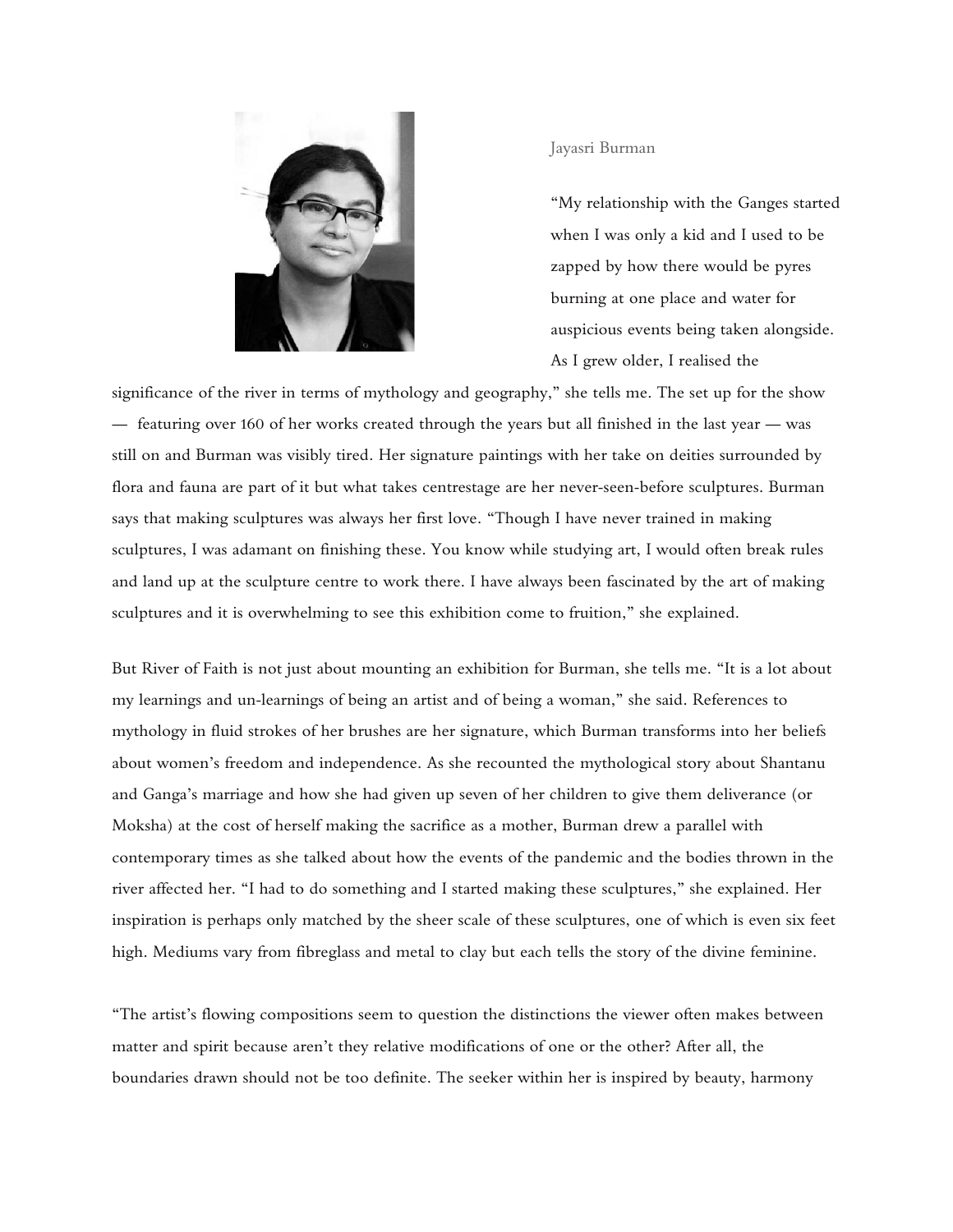and the eternal truth of the scriptures she has heard recited by her father from her girlhood days," said Ina Puri, the curator of the exhibition. "While the world came to a standstill during the pandemic, Burman, an optimist, continued to believe that the darkness would lift; her faith gave her that hope. So she painted, creating a vast body of work, consumed by restless energy that saw her make massive sculptures in Kumartuli, Kolkata, when she wasn't painting in her Delhi studio, every day, every hour. With River of Faith, Jayasri Burman's most significant exhibition to date that opens at a time when the world is gradually making a recovery, it is as if the prayers of the faithful have finally been heard," she added.

Colours, monochromatic canvasses, female deities nurturing and expressing freedom on a myriad canvasses adorned the walls of the exhibition space, with the massive sculptures paving the way outdoors. A sculpture wrapped in 24K gold foil is also part of this exhibition. Entering Bikaner House will instantly transform one to a fantastical world of flying creatures and the Ganga serving as both inspiration and fancy. On opening night, the queue of people from the city she has called second home since the 90s, is never-ending as Burman returned everyone's congratulatory messages with a warm smile that I have hardly ever seen her without since making her acquaintance. What keeps her going? "The knowledge that between all the losses and victories, highs and lows, I will always keep learning," said Burman promptly.

"Jayasri Burman is a name that has been lyrically attached to dreamy stories woven around mythology. Her presentation magically borrows from folklore, adding a dash of realism to fit the contemporary world and happenings. Ganga has many stories and myths circling around its waters that are interesting and perhaps not known to all. So this exhibition spins a visual imagery around those stories bringing alive the old tales, contemporising them to suit present times which is also the artist's own perception of how she views life or how she would like others to view it. Her works are fluid, flowing and metaphorical, highlighting the tragedy of recent times with so many bodies laid to rest in the river. Nevertheless hope springs from the colours and beauty she presents as she celebrates the redeeming, rejuvenation and rebirthing nature of the waters of the river, which serves to remind us that we too should emulate and mould ourselves to lift ourselves from gloom and carry on with hope. River of Faith is a tribute to Ganga and her spirit, which she has presented through paintings and sculptures," said Somak Mitra, director, Art Exposure, the presenters of the exhibition.